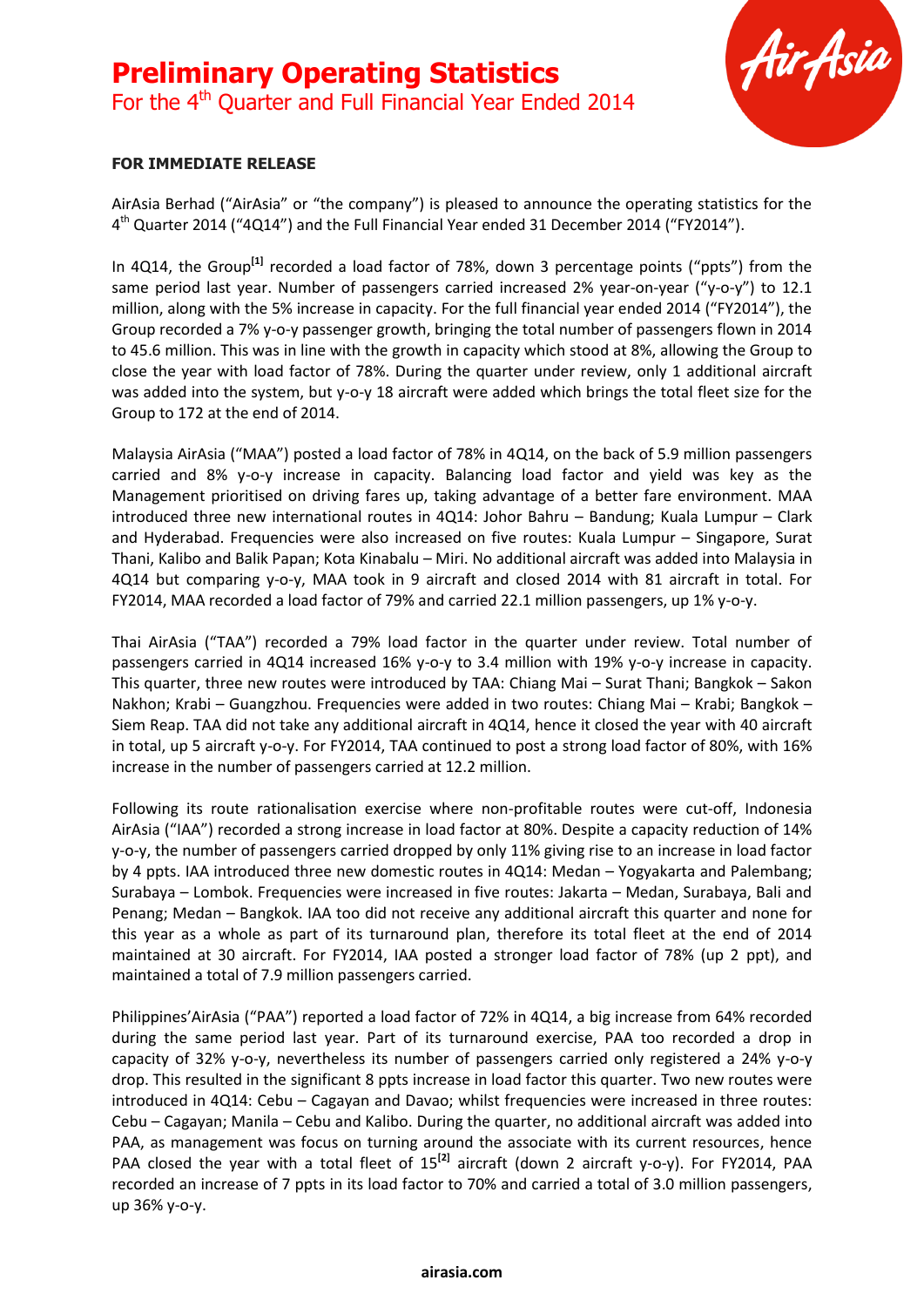For the 4<sup>th</sup> Quarter and Full Financial Year Ended 2014



AirAsia India's ("AAI") operating statistics are disclosed and included in the Group's numbers since 3Q14. In its second full quarter of operations (4Q14), AAI carried a total of 0.22 million passengers with a strong load factor of 83%. AAI was the only one in the Group to receive an additional aircraft in 4Q14, which brings its total fleet to 3 aircraft at the end of the year. From its hub in Bengaluru, AAI launched two new routes in 4Q14: Bengaluru – Pune; Pune – Jaipur. Frequencies were increased in one route: Bengaluru – Jaipur. For FY2014, taking into account that the statistics from AAI were only disclosed from June 2014 onwards, AAI recorded a load factor of 80% with a total of 0.35 million passengers carried.

# [1] *Group refers to MAA, TAA, IAA, PAA & AAI*

[2] *15 aircraft excludes 3 aircraft that were taken out of PAA's system in 4Q14. The Group's total aircraft number includes the 3 aircraft. For further details, please refer to the notes under PAA's statistics table below.*

### **Group**

## **4 th Quarter 2014 Operating Statistics**

| <b>Group</b>                            | <b>OCT - DEC 2014</b> |                  |          |
|-----------------------------------------|-----------------------|------------------|----------|
| (MAA, TAA, IAA, PAA, AAI)               | 2014                  | 2013             | Change   |
| Passenger Carried <sup>1</sup>          | 12,069,291            | 11,808,514       | 2%       |
| Capacity <sup>2</sup>                   | 15,378,300            | 14,649,033       | 5%       |
| Load Factor $(\%)^3$                    | 78                    | 81               | $-3$ ppt |
| ASK $(mil)^4$<br>RPK $(mil)^5$          | 17,663<br>13,942      | 16,582<br>13,411 | 7%<br>4% |
| Number of stages <sup>6</sup>           | 85,438                | 81,507           | 5%       |
| Average stage length (km)               | 1,059                 | 1,064            | 0%       |
| Size of fleet at month end <sup>7</sup> | 172                   | 154              | 18       |

#### **Full Year 2014 Operating Statistics**

| (MAA, TAA, IAA, PAA, AAI)                                            | 2014       | 2013                                                                                                                                                                                | <b>Change</b> |
|----------------------------------------------------------------------|------------|-------------------------------------------------------------------------------------------------------------------------------------------------------------------------------------|---------------|
| Passenger Carried <sup>1</sup>                                       | 12,069,291 | 11,808,514                                                                                                                                                                          | 2%            |
| Capacity <sup>2</sup>                                                | 15,378,300 | 14,649,033                                                                                                                                                                          | 5%            |
| Load Factor $(\%)^3$                                                 | 78         | 81                                                                                                                                                                                  | $-3$ ppt      |
| ASK $(mil)^4$                                                        | 17,663     | 16,582                                                                                                                                                                              | 7%            |
| RPK (mil) <sup>5</sup>                                               | 13,942     | 13,411                                                                                                                                                                              | 4%            |
| Number of stages <sup>6</sup>                                        | 85,438     | 81,507                                                                                                                                                                              | 5%            |
| Average stage length (km)                                            | 1,059      | 1,064                                                                                                                                                                               | 0%            |
| Size of fleet at month end <sup>7</sup>                              | 172        | 154                                                                                                                                                                                 | 18            |
|                                                                      |            |                                                                                                                                                                                     |               |
| <b>Group</b>                                                         |            | <b>JAN - DEC 2014</b>                                                                                                                                                               |               |
| (MAA, TAA, IAA, PAA, AAI)                                            | 2014       | 2013                                                                                                                                                                                | <b>Change</b> |
| Passenger Carried <sup>1</sup>                                       | 45,578,458 | 42,613,491                                                                                                                                                                          | 7%            |
| Capacity <sup>2</sup>                                                | 58,185,900 | 54,036,770                                                                                                                                                                          | 8%            |
| Load Factor $(\%)^3$                                                 | 78         | 79                                                                                                                                                                                  | $-1$ ppt      |
| ASK $(mil)^4$                                                        | 66,625     | 62,342                                                                                                                                                                              | 7%            |
| RPK $(mil)^5$                                                        | 52,183     | 49,339                                                                                                                                                                              | 6%            |
| Number of stages <sup>6</sup>                                        | 323,266    | 300,527                                                                                                                                                                             | 8%            |
|                                                                      | 1,072      | 1,108                                                                                                                                                                               | $-3%$         |
| Average stage length (km)<br>Size of fleet at month end <sup>7</sup> | 172        | 154                                                                                                                                                                                 | 18            |
| Note:<br>(i)<br>(ii)                                                 |            | 2013 figures include AirAsia Japan's 1Q13 statistics, prior to it ceasing operation.<br>AirAsia India's operating statistics are included in the Group's numbers from 3Q14 onwards. |               |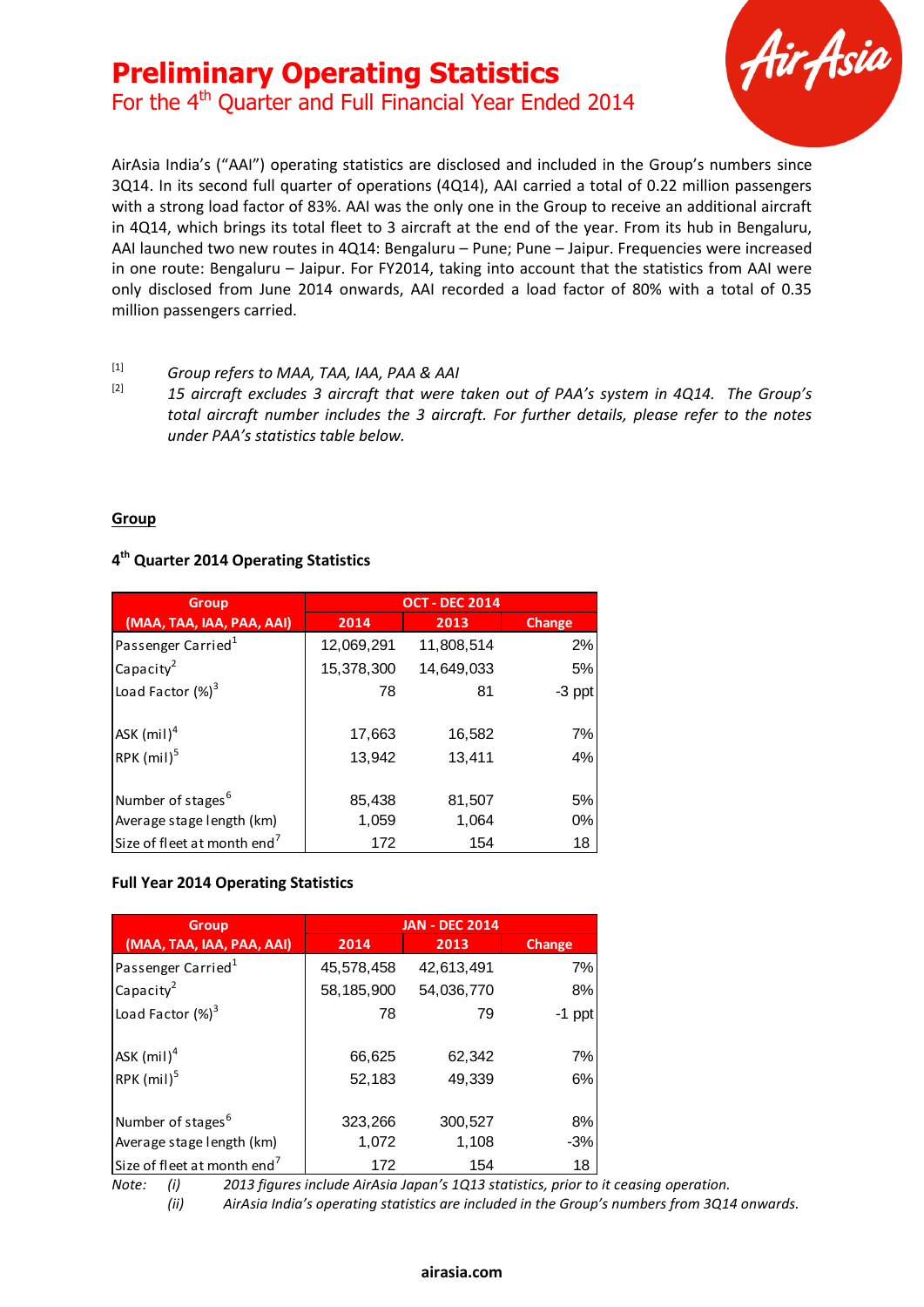For the 4<sup>th</sup> Quarter and Full Financial Year Ended 2014



## **Malaysia**

## **4 th Quarter 2014 Operating Statistics**

| <b>Malaysia AirAsia</b>                 | <b>OCT - DEC 2014</b> |           |          |
|-----------------------------------------|-----------------------|-----------|----------|
|                                         | 2014                  | 2013      | Change   |
| Passenger Carried <sup>1</sup>          | 5,903,457             | 5,912,541 | 0%       |
| Capacity <sup>2</sup>                   | 7,531,380             | 6,952,680 | 8%       |
| Load Factor $(\%)^3$                    | 78                    | 85        | $-7$ ppt |
| ASK $(mil)^4$                           | 9,269                 | 8,577     | 8%       |
| RPK (mil) <sup>5</sup>                  | 7,287                 | 7,261     | 0%       |
| Number of stages <sup>6</sup>           | 41,841                | 38,626    | 8%       |
| Average stage length (km)               | 1,231                 | 1,169     | 5%       |
| Size of fleet at month end <sup>7</sup> | 81                    | 72        | 9        |

### **Full Year 2014 Operating Statistics**

| <b>Malaysia AirAsia</b>                 | <b>JAN - DEC 2014</b> |            |               |
|-----------------------------------------|-----------------------|------------|---------------|
|                                         | 2014                  | 2013       | <b>Change</b> |
| Passenger Carried <sup>1</sup>          | 22,138,796            | 21,853,036 | 1%            |
| Capacity <sup>2</sup>                   | 28,073,160            | 27,307,980 | 3%            |
| Load Factor $(\%)^3$                    | 79                    | 80         | -1<br>ppt     |
| ASK $(mil)^4$                           | 34,590                | 33,401     | 4%            |
| RPK $(mil)^5$                           | 27,274                | 26,607     | 3%            |
| Number of stages <sup>6</sup>           | 155,962               | 151,709    | 3%            |
| Average stage length (km)               | 1,217                 | 1,144      | 6%            |
| Size of fleet at month end <sup>7</sup> | 81                    | 72         | 9             |

### **Thailand**

### **4 th Quarter 2014 Operating Statistics**

| <b>Thai AirAsia</b>                                        | <b>OCT - DEC 2014</b> |                |            |
|------------------------------------------------------------|-----------------------|----------------|------------|
|                                                            | 2014                  | 2013           | Change     |
| Passenger Carried <sup>1</sup>                             | 3,435,000             | 2,956,243      | 16%        |
| Capacity <sup>2</sup>                                      | 4,344,840             | 3,657,420      | 19%        |
| Load Factor $(\%)^3$                                       | 79                    | 81             | -2 ppt     |
| ASK $(mil)^4$<br>RPK $(mil)^5$                             | 4,378<br>3,550        | 3,593<br>2,895 | 22%<br>23% |
| Number of stages <sup>6</sup><br>Average stage length (km) | 24,138<br>1,008       | 20,319<br>983  | 19%<br>2%  |
| Size of fleet at month end <sup>7</sup>                    | 40                    | 35             | 5          |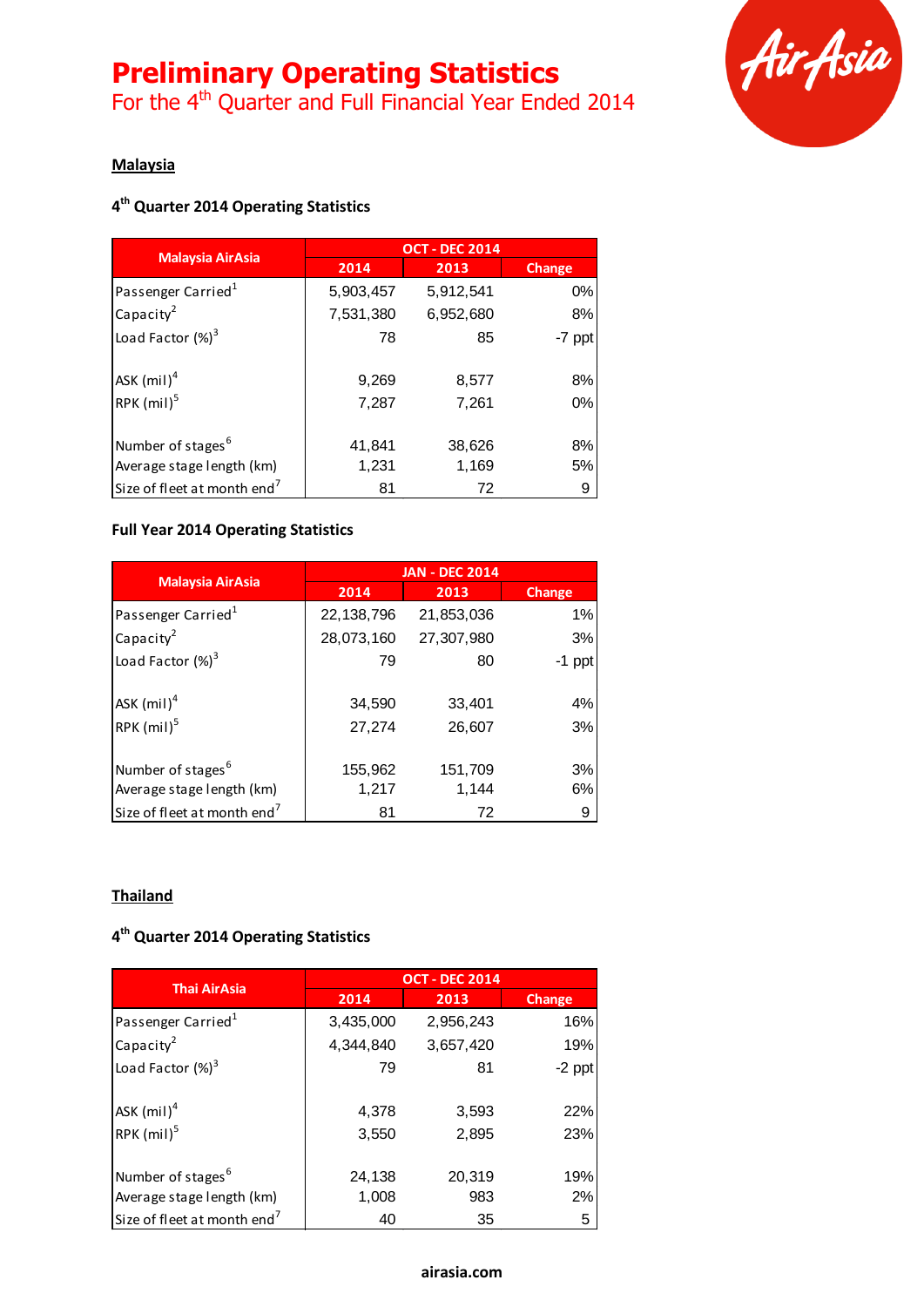For the 4<sup>th</sup> Quarter and Full Financial Year Ended 2014



### **Full Year 2014 Operating Statistics**

| <b>Thai AirAsia</b>                       | <b>JAN - DEC 2014</b> |                  |               |
|-------------------------------------------|-----------------------|------------------|---------------|
|                                           | 2014                  | 2013             | <b>Change</b> |
| Passenger Carried <sup>1</sup>            | 12,213,697            | 10,500,381       | 16%           |
| Capacity <sup>2</sup>                     | 15,313,320            | 12,626,820       | 21%           |
| Load Factor $(\%)^3$                      | 80                    | 83               | -3 ppt        |
| $ASK$ (mil) <sup>4</sup><br>RPK $(mil)^5$ | 15,419<br>12,420      | 12,951<br>10,829 | 19%<br>15%    |
| Number of stages <sup>6</sup>             | 85,074                | 70,149           | 21%           |
| Average stage length (km)                 | 1,008                 | 1,026            | $-2%$         |
| Size of fleet at month end <sup>7</sup>   | 40                    | 35               | 5             |

#### **Indonesia**

### **4th Quarter 2014 Operating Statistics**

| <b>Indonesia AirAsia</b>                | <b>OCT - DEC 2014</b> |           |               |
|-----------------------------------------|-----------------------|-----------|---------------|
|                                         | 2014                  | 2013      | <b>Change</b> |
| Passenger Carried <sup>1</sup>          | 1,919,789             | 2,153,362 | $-11%$        |
| Capacity <sup>2</sup>                   | 2,413,440             | 2,818,980 | $-14%$        |
| Load Factor $(\%)^3$                    | 80                    | 76        | 4 ppt         |
| ASK (mil) <sup>4</sup>                  | 2,896                 | 3,271     | $-11%$        |
| RPK $(mil)^5$                           | 2,303                 | 2,506     | $-8%$         |
| Number of stages <sup>6</sup>           | 13,411                | 15,661    | $-14%$        |
| Average stage length (km)               | 1,190                 | 1,183     | $1\%$         |
| Size of fleet at month end <sup>7</sup> | 30                    | 30        |               |

### **Full Year 2014 Operating Statistics**

| <b>Indonesia AirAsia</b>                | <b>JAN - DEC 2014</b> |            |        |
|-----------------------------------------|-----------------------|------------|--------|
|                                         | 2014                  | 2013       | Change |
| Passenger Carried <sup>1</sup>          | 7,850,065             | 7,853,375  | 0%     |
| Capacity <sup>2</sup>                   | 10,041,300            | 10,314,180 | $-3%$  |
| Load Factor $(\%)^3$                    | 78                    | 76         | 2 ppt  |
| ASK $(mil)^4$                           | 11,664                | 12,136     | $-4%$  |
| RPK $(mil)^5$                           | 9,150                 | 9,293      | $-2%$  |
| Number of stages <sup>6</sup>           | 55,796                | 57,301     | $-3%$  |
| Average stage length (km)               | 1,181                 | 1,195      | $-1%$  |
| Size of fleet at month end <sup>7</sup> | 30                    | 30         |        |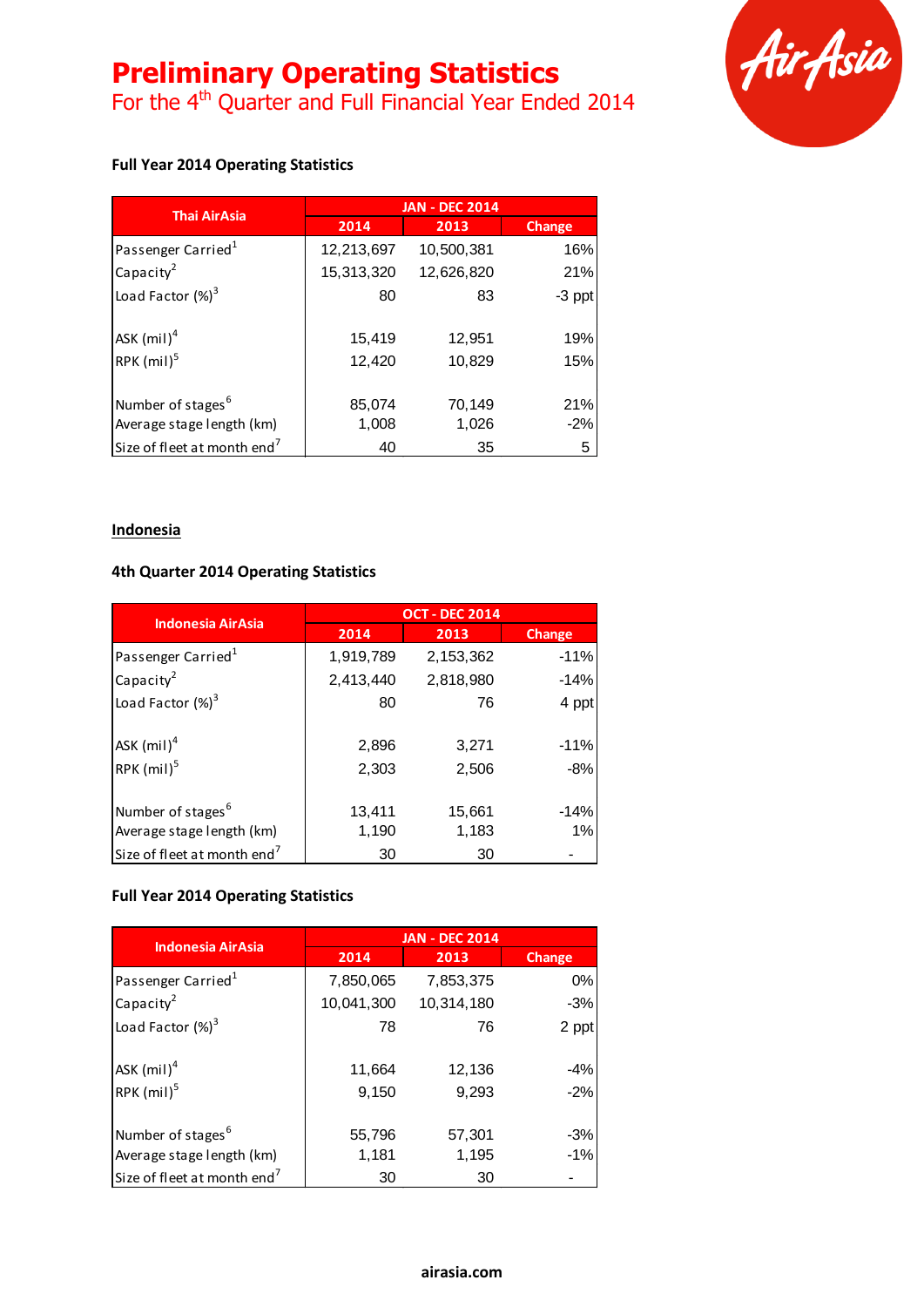For the 4<sup>th</sup> Quarter and Full Financial Year Ended 2014



### **Philippines**

## **4 th Quarter 2014 Operating Statistics**

|                                         | <b>OCT - DEC 2014</b> |           |               |
|-----------------------------------------|-----------------------|-----------|---------------|
| <b>Philippines' AirAsia</b>             | 2014                  | 2013      | <b>Change</b> |
| Passenger Carried <sup>1</sup>          | 593,836               | 786,368   | $-24%$        |
| Capacity <sup>2</sup>                   | 828,360               | 1,219,953 | $-32%$        |
| Load Factor $(\%)^3$                    | 72                    | 64        | 8 ppts        |
| ASK $(mil)^4$                           | 912                   | 1,141     | $-20%$        |
| RPK (mil) <sup>5</sup>                  | 627                   | 748       | $-16%$        |
| Number of stages <sup>6</sup>           | 4,602                 | 6,901     | $-33%$        |
| Average stage length (km)               | 1,109                 | 921       | 20%           |
| Size of fleet at month end <sup>7</sup> | $15^{(i)}$            | 17        |               |

*Note: (i) 15 aircraft is excluding 3 aircraft that were taken out of the system in 4Q14. (1 – Airbus A319 from the acquisition of Zest Air to be returned to lessor, 1 – Older aircraft from Zest Air to be sold, 1 – Aircraft to be returned back to MAA in 2015). Total aircraft under PAA including these three aircraft is 18, which is included in the Group's total aircraft number.* 

### **Full Year 2014 Operating Statistics**

|                                         | <b>JAN - DEC 2014</b> |           |        |
|-----------------------------------------|-----------------------|-----------|--------|
| <b>Philippines' AirAsia</b>             | 2014                  | 2013      | Change |
| Passenger Carried <sup>1</sup>          | 3,030,602             | 2,224,283 | 36%    |
| Capacity $^2$                           | 4,327,560             | 3,528,590 | 23%    |
| Load Factor $(\%)^3$                    | 70                    | 63        | 7 ppts |
| $ASK$ (mil) <sup>4</sup>                | 4,646                 | 3,592     | 29%    |
| RPK $(mil)^5$                           | 3,090                 | 2,425     | 27%    |
| Number of stages <sup>6</sup>           | 24,042                | 19,927    | 21%    |
| Average stage length (km)               | 1,085                 | 1,012     | 7%     |
| Size of fleet at month end <sup>7</sup> | $15^{(i)}$            | 17        | $-2$   |

*Note: (i) 15 aircraft is excluding 3 aircraft that were taken out of the system in 4Q14. (1 – Airbus A319 from the acquisition of Zest Air to be returned to lessor, 1 – Older aircraft from Zest Air to be sold, 1 – Aircraft to be returned back to MAA in 2015). Total aircraft under PAA including these three aircraft is 18, which is included in the Group's total aircraft number.*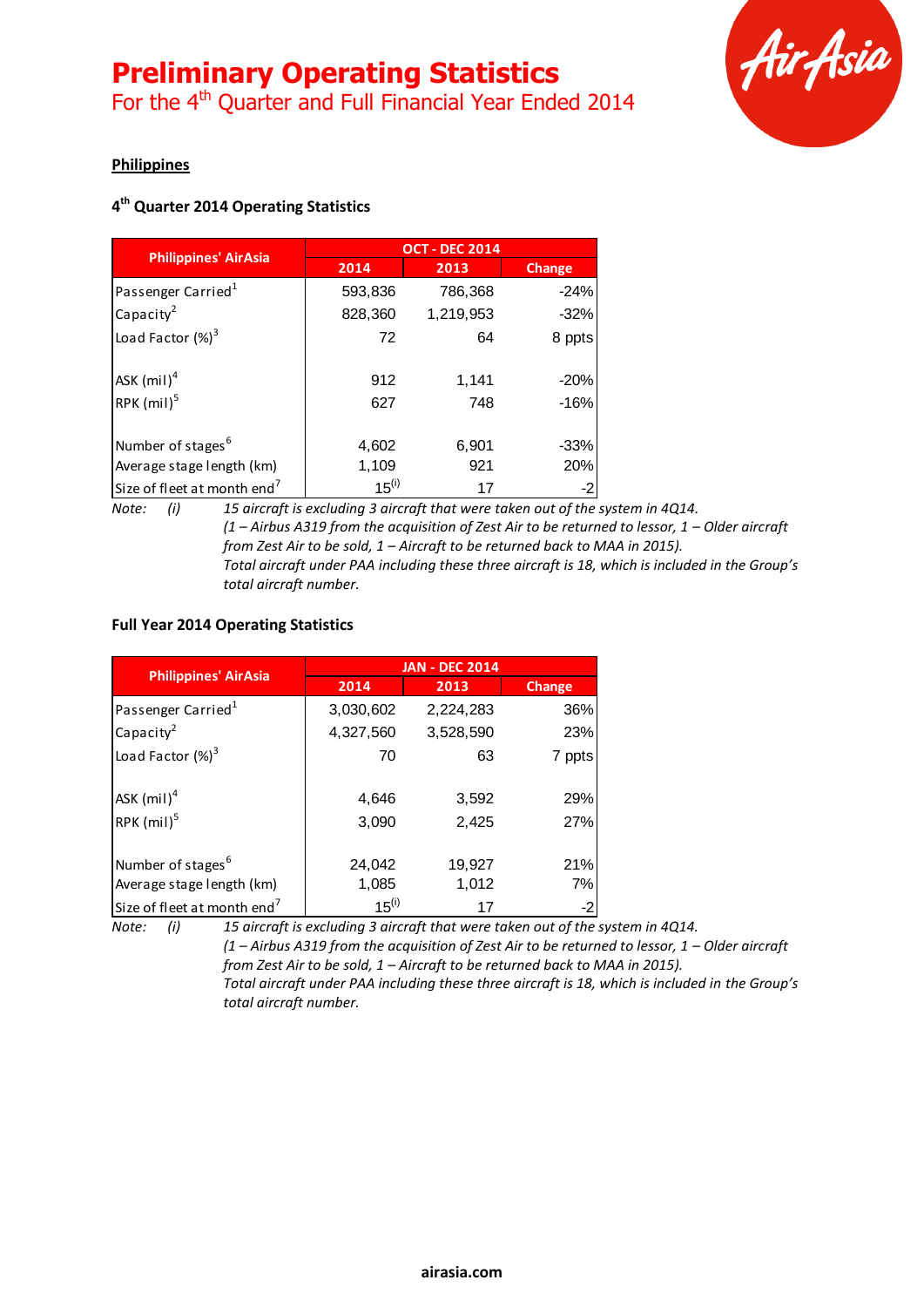For the 4<sup>th</sup> Quarter and Full Financial Year Ended 2014



**India**

# **4 th Quarter 2014 Operating Statistics**

| AirAsia India                           | <b>OCT - DEC 2014</b> |      |               |
|-----------------------------------------|-----------------------|------|---------------|
|                                         | 2014                  | 2013 | <b>Change</b> |
| Passenger Carried <sup>1</sup>          | 217,209               | N/A  | N/A           |
| Capacity <sup>2</sup>                   | 260,280               | N/A  | N/A           |
| Load Factor $(\%)^3$                    | 83                    | N/A  | N/A           |
| ASK $(mil)^4$                           | 208                   | N/A  | N/A           |
| RPK (mil) <sup>5</sup>                  | 175                   | N/A  | N/A           |
| Number of stages <sup>6</sup>           | 1,446                 | N/A  | N/A           |
| Average stage length (km)               | 759                   | N/A  | N/A           |
| Size of fleet at month end <sup>7</sup> | 3                     | N/A  | N/A           |

*Note: (i) AirAsia India's operating statistics are available from 3Q14 onwards*

### **Full Year 2014 Operating Statistics**

| AirAsia India                           | <b>JAN - DEC 2014</b> |      |        |
|-----------------------------------------|-----------------------|------|--------|
|                                         | 2014                  | 2013 | Change |
| Passenger Carried <sup>1</sup>          | 345,298               | N/A  | N/A    |
| Capacity <sup>2</sup>                   | 430,560               | N/A  | N/A    |
| Load Factor (%) <sup>3</sup>            | 80                    | N/A  | N/A    |
| ASK $(mil)^4$                           | 306                   | N/A  | N/A    |
| RPK (mil) <sup>5</sup>                  | 249                   | N/A  | N/A    |
| Number of stages <sup>6</sup>           | 2,392                 | N/A  | N/A    |
| Average stage length (km)               | 641                   | N/A  | N/A    |
| Size of fleet at month end <sup>7</sup> | 3                     | N/A  | N/A    |

*Note: (i) AirAsia India's full year operating statistics are based on numbers from June 2014 onwards.*

(1) Number of earned seats flown. Earned seats comprise seats sold to passengers (including no-shows)

- $\frac{1}{2}$  Number of seats flown
- (3) Number of Passengers carried as a percentage of Capacity

Available Seat Kilometres (ASK) measures an airline's passenger capacity. Total seats flown multiplied by the number of kilometres flown

(5) Revenue Passenger Kilometres (RPK) is a measure of the volume of passengers carried by the airline. Number of passengers multiplied by the number of kilometres these passengers have flown

 $\frac{1}{2}$  Number of flights flown

 $(7)$  Number of aircraft including spares

(8) Group refers to Malaysia AirAsia's, Thai AirAsia's, Indonesia AirAsia's, Philippines' AirAsia's and AirAsia India's operations